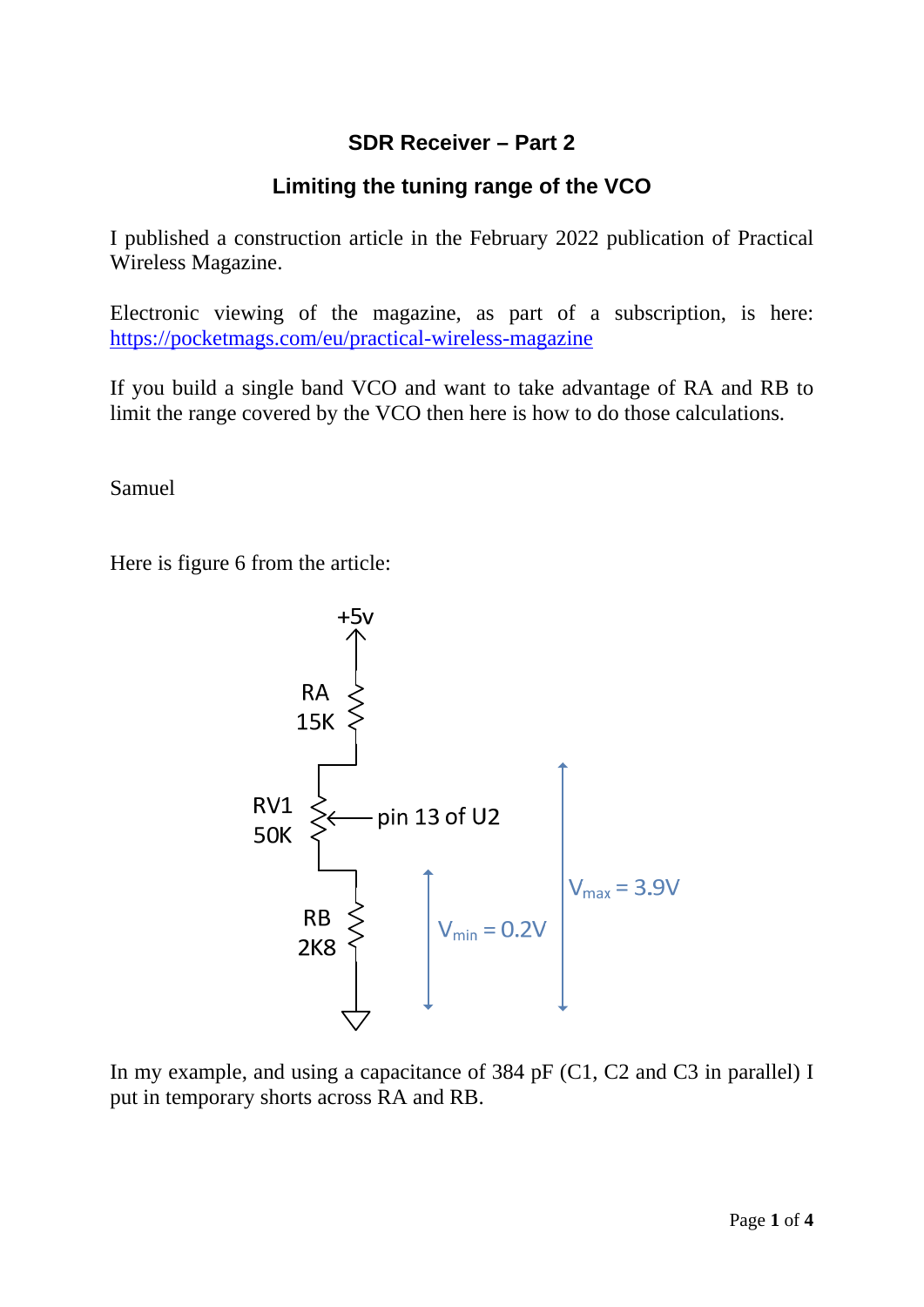The circuit now looks like this:



I set RV1 so that the output of the oscillator was 560 kHz, making it 140 kHz after being divided by 4 – this is the lowest frequency I want the VCO to tune to.

From A which is ground to R which is the wiper of the potentiometer I measured 0.2V as shown below:

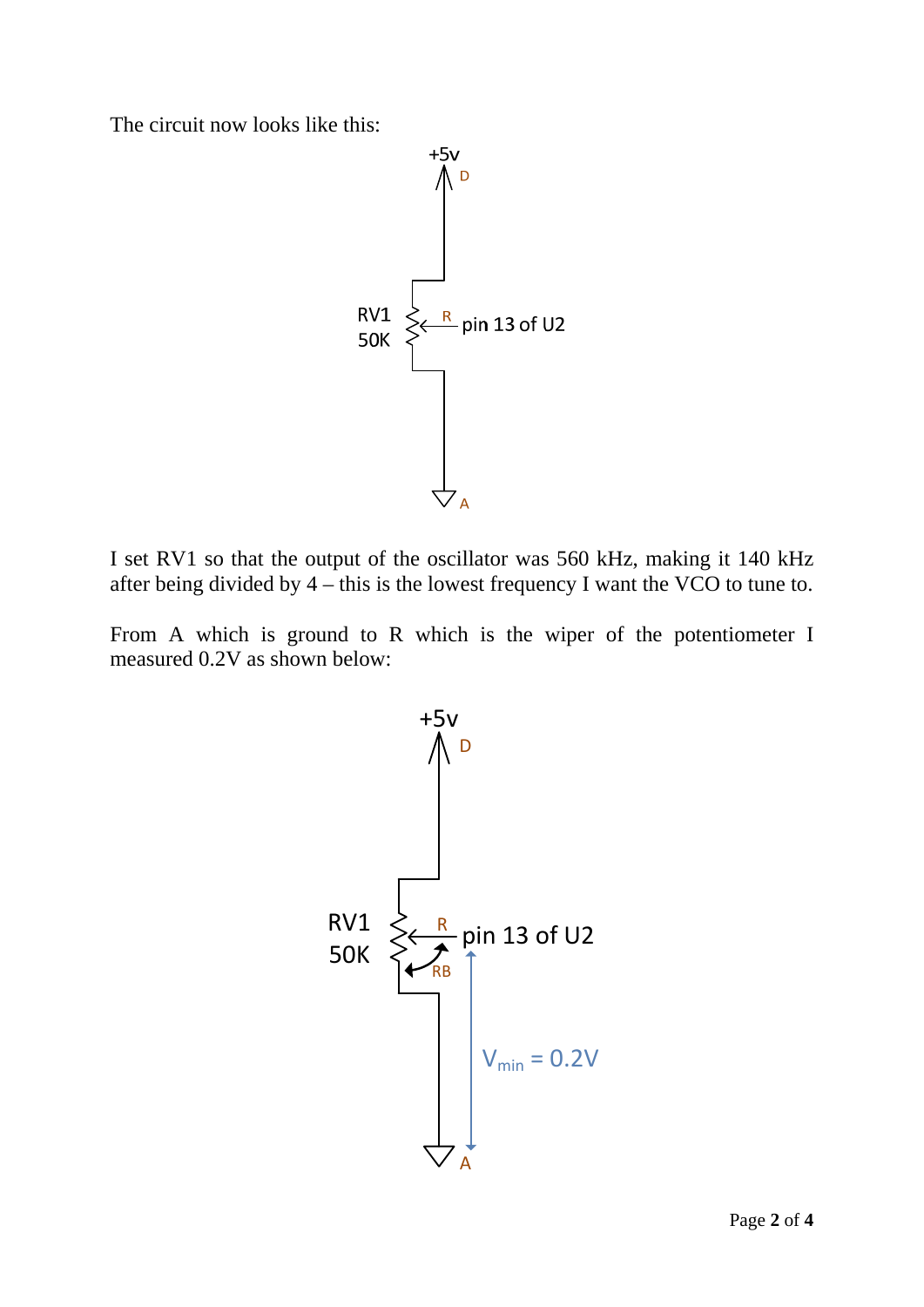The idea is to replace that part of the potentiometer (marked RB) with a fixed resistor RB.

I then set RV1 so that the output of the oscillator was 1.2 MHz, making it 300 kHz after being divided by  $4 - this$  is the highest frequency I want the VCO to tune to.

From A which is ground to R which is the wiper of the potentiometer I measured 3.9V.

The idea is to replace that part of the potentiometer (marked RA) with a fixed resistor RA.



The required voltage drops are then as follows:



Now we can apply Ohms law to determine the value of the resistor RA and RB.